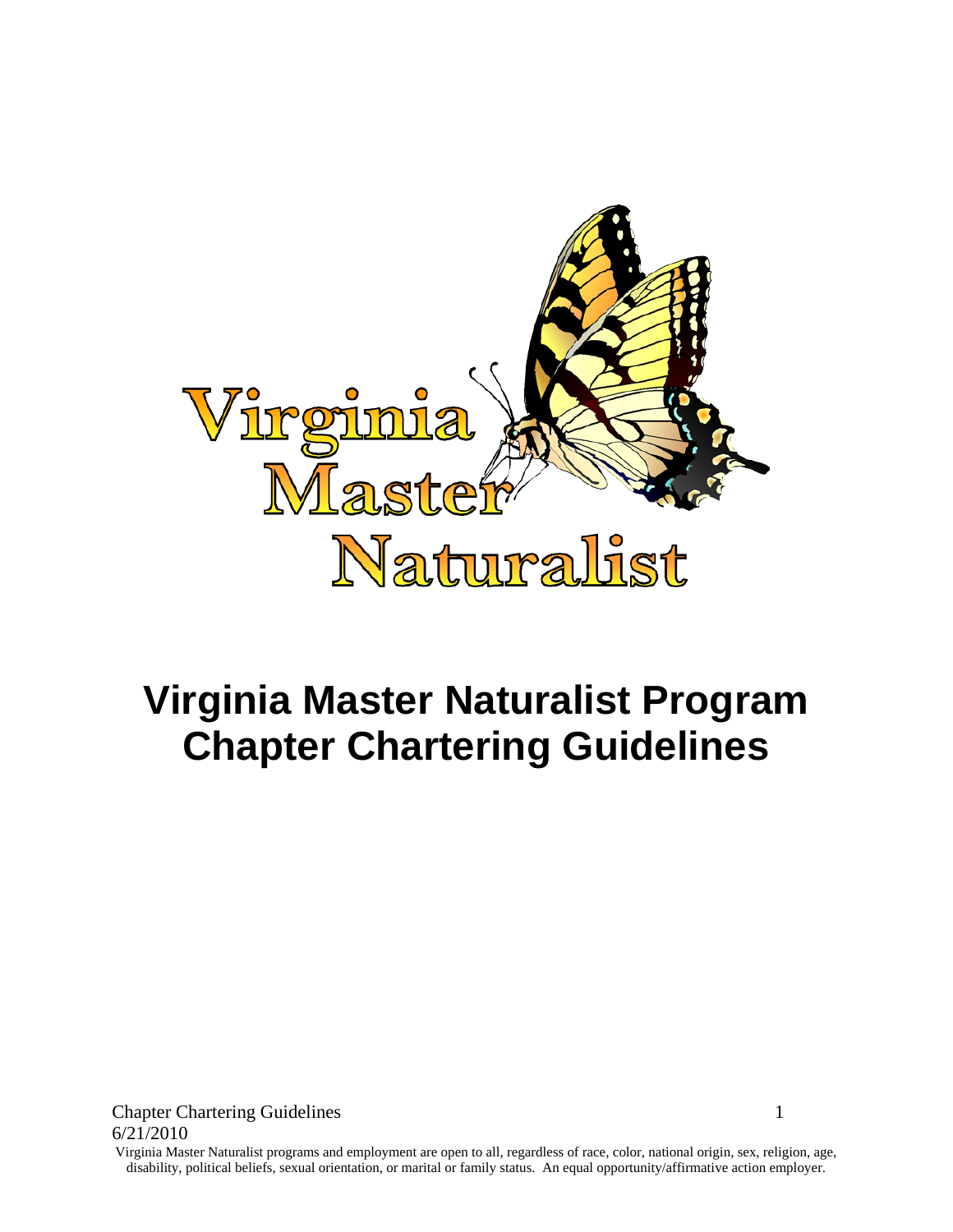# **Table of Contents**

| Chapter Chartering Process: Phase II Developing a Syllabus, Project Proposals, and By-laws  7 |  |
|-----------------------------------------------------------------------------------------------|--|
| Suggested Timeline for New Chapters: From Phase I Approval to Chapter Chartering 7            |  |
|                                                                                               |  |
|                                                                                               |  |
|                                                                                               |  |
|                                                                                               |  |
|                                                                                               |  |
|                                                                                               |  |
|                                                                                               |  |
|                                                                                               |  |
|                                                                                               |  |
|                                                                                               |  |
|                                                                                               |  |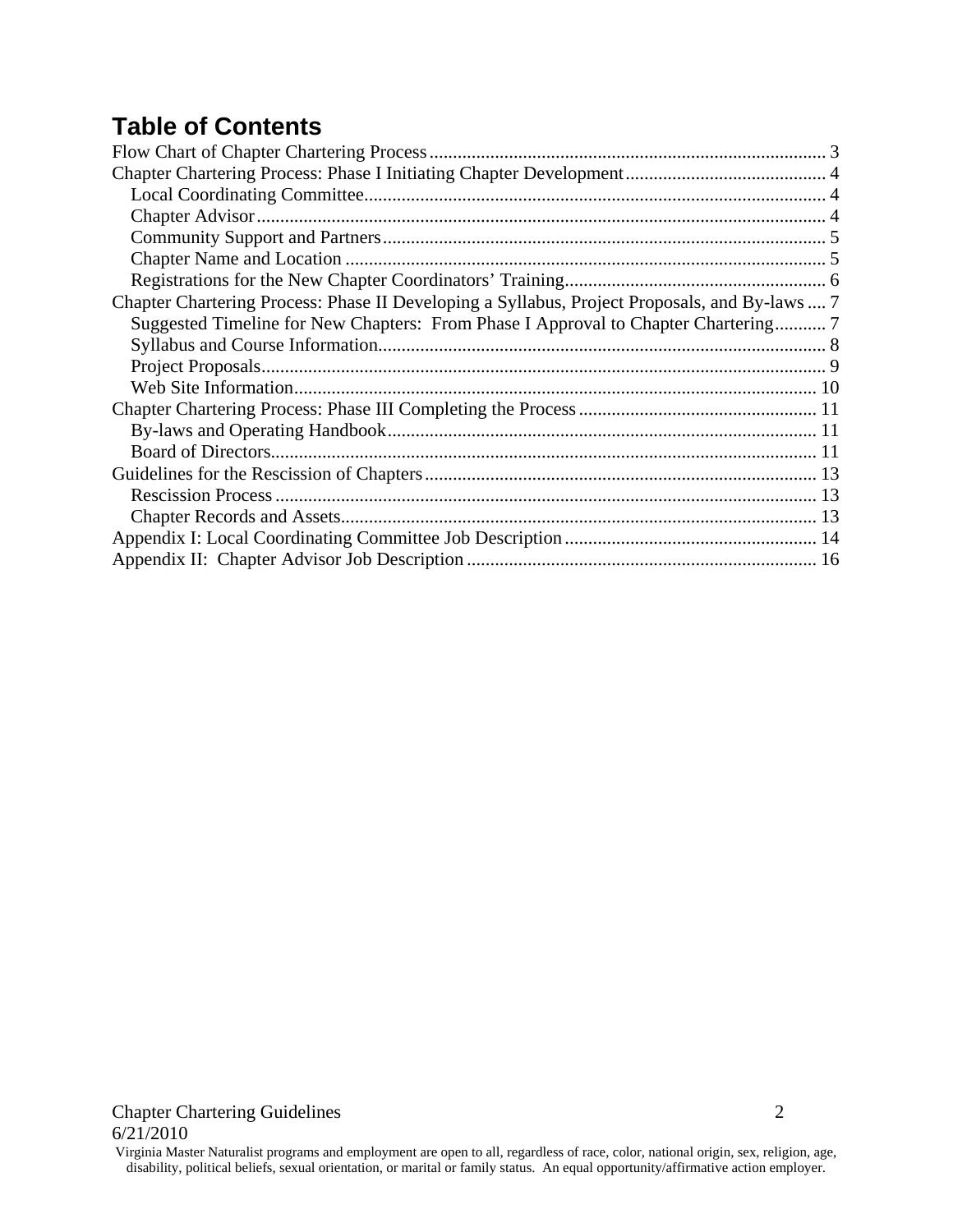# **Flow Chart of Chapter Chartering Process**

# <span id="page-2-0"></span>Process for Estabishing a Virginia Master Naturalist Chapter

#### Phase I

Interested person(s) contact local representatives of sponsor agencies or Program Coordinator about starting a Master Naturalist chapter. They form a Local Coordinating Committee that includes an advisor (local representative of sponsor agency) and at least 5 petitioning new members.

Local coordinating committee submits petition to Steering Committee by August 15, 2010 with:

- 1. volunteer enrollment forms for all Local Coordinating Committee members
- 2. letter and volunteer enrollment form from one local representative of one of the 5 sponsoring agencies agreeing to support the chapter and serve as advisor
- 3. chosen name of chapter and community in which the chapter will be based
- 4. list of partners and statement about the need for a chapter in that community

Steering

committee reviews petition and notifies petitioning chapter of approval. Local coordinators attend training.

#### Phase II

Petitioning chapter submits syllabus for basic training course and preliminary list of possible service projects by December 10, 2010.

> Steering committee reviews petition and approves or makes recommendations for changes.

#### Phase III

Petitioning chapter trains a minimum of 10 members

Petitioning chapter establishes local by-laws and elects a slate of officers Petitioning chapter provides State Coordinator with mailing addresses, names, contact nformation, and position of all chapter officers, committee chairs, and advisors.

> State coordinator reviews materials and makes recommendation to Steering Committee. Steering Committee approves or makes recommendations for changes.

Petitioning chapter receives Chapter Charter Certificate.

### Chapter Chartering Guidelines 3 6/21/2010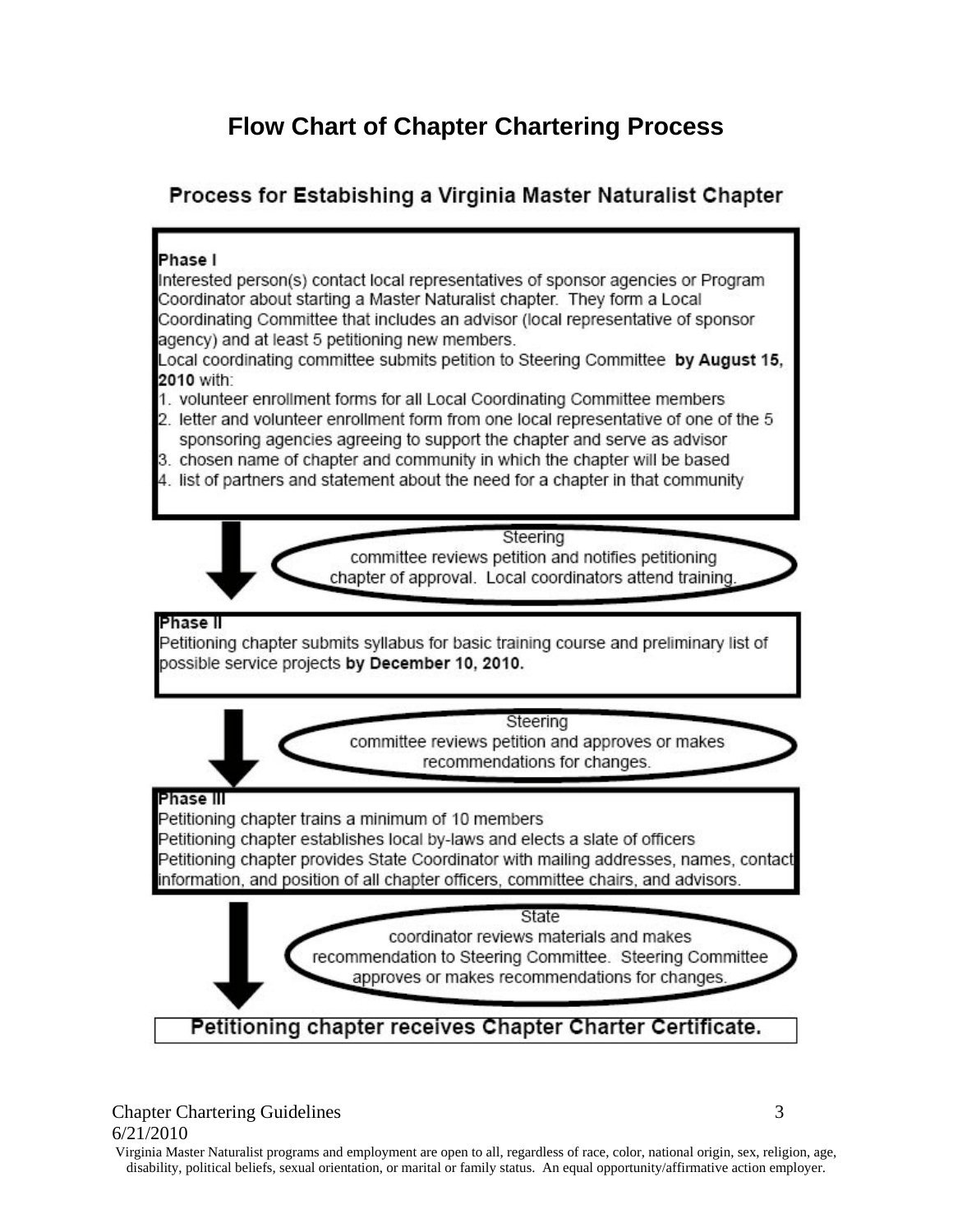# **Chapter Chartering Process: Phase I Initiating Chapter Development**

<span id="page-3-0"></span>As the Virginia Master Naturalist program grows, chapters will be added in new communities. The locations for these chapters depend on several factors: (1) a demonstrated need for volunteers in the community to conduct service related to conservation and management of natural resources, (2) interest from community members in participating in the program, (3) willingness of some community members to serve on a Local Coordinating Committee to do the groundwork to build the chapter, (4) interest from potential partner organizations in supporting the chapter in the community, (5) potential to reach underserved and diverse audiences, and (6) distance from existing chapters so as to avoid too much overlap of instructors and other resources. Completing the first phase of the chapter chartering process demonstrates that these needs and interests exist in the community. Below are descriptions of each item needed for this phase of the process.

### <span id="page-3-1"></span>**Local Coordinating Committee**

For this first phase of the process, you will need to assemble a minimum of 5 people to form a Local Coordinating Committee. In most cases, these individuals will be volunteers, but also may be staff members of one of the sponsoring agencies or a local partner. The task of this initial local coordinating committee is to guide the chapter through its beginning stages. The responsibilities include identifying a chapter advisor, identifying and talking with potential local partners, setting the ground rules and bylaws for the chapter, recruiting participants, planning and executing the first volunteer training course, planning and organizing service opportunities for the first volunteers, and keeping the initial records of participation and activities. This is a significant list of responsibilities, and coordinating committee members should be enthusiastic about the program and have the time and energy to make it happen. A complete job description for the Chapter Coordinating Committee is included in Appendix I. The Steering Committee and the Program Coordinator will provide assistance to help you succeed.

**Deadline:** The list of Local Coordinating Committee members and volunteer enrollment forms for each member are **due August 15, 2010** for chapters that will start in 2010. The state Steering Committee will review the list to ensure that the potential new chapter has sufficient volunteers to coordinate the chapter in its beginning stage.

#### <span id="page-3-2"></span>**Chapter Advisor**

The local coordinating committee should identify an advisor for the chapter and obtain and submit a letter of support from him or her. The advisor should be a local representative of one of the 5 sponsoring agencies, such as a county extension agent, a county forester, or a state park ranger. The advisor's role is described in Appendix II. Please contact the Program Coordinator if you are having difficulty finding an appropriate advisor.

**Deadline:** A letter of support and a volunteer enrollment form from a local representative of one of the sponsoring agencies are **due August 15, 2010** for chapters that will start in 2010.

Chapter Chartering Guidelines 4 6/21/2010

Virginia Master Naturalist programs and employment are open to all, regardless of race, color, national origin, sex, religion, age, disability, political beliefs, sexual orientation, or marital or family status. An equal opportunity/affirmative action employer.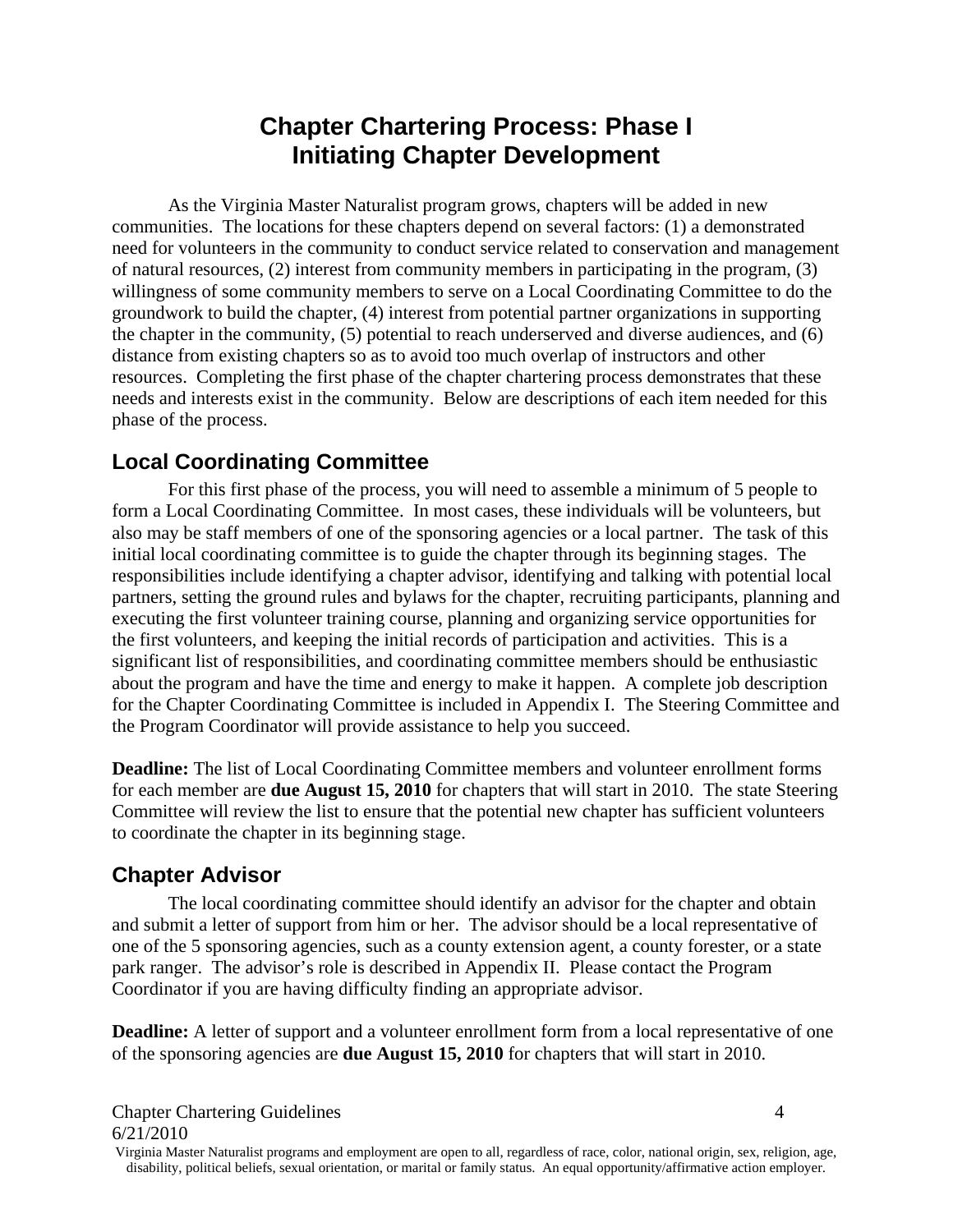### <span id="page-4-0"></span>**Community Support and Partners**

The local coordinating committee and the Chapter Advisor should work together to describe the need for natural resource volunteers in the community and why they think the community is a good location for a Virginia Master Naturalist chapter. Local parks, land conservancies, environmental education centers, and citizen monitoring groups are all potential local partners that could help provide volunteer projects and trainings. Now is a good time to establish communication with these partners and involve them in the process.

**Deadline:** A list of potential partners for the chapter and a description of why that community has a need for a Master Naturalist chapter are **due August 15, 2010** for chapters that will start in 2010. This information may be included in the letter of support from the Chapter Advisor.

#### <span id="page-4-1"></span>**Chapter Name and Location**

The Local Coordinating Committee and Chapter Advisor should choose a name for the chapter. Ideally, the name should be locally relevant and have the potential to be long-lasting. The name may be geographical, natural history-based, or descriptive of the community in which the chapter is based. The name should continue to be appropriate over time, regardless of whether new chapters form in nearby communities. Names that refer to expansive geographic regions that might include many chapters in the future are not as good choices.

The Local Coordinating Committee and Chapter Advisor also should identify the community in which the chapter will be based. This community may be a town, city, county, or other geographic area, such as a local watershed. The community will be the locality in which most trainings and meetings are held and will be the focal area for service projects. Identifying this locality does not prevent a chapter from accepting members from nearby localities or from assisting those members in finding service projects in their communities. Rather, this identification emphasizes the community-based nature of the program and communicates to interested citizens where the trainings and meetings are likely to be held.

Newly forming chapters are advised to contact existing neighboring chapters to find out where their volunteers live, where their service projects typically happen, and who they rely on as partners and instructors. Efforts should be made to promote collaboration among chapters rather than competition for limited instructors, participants, partners, etc.

**Deadline:** A statement describing the name of the chapter and the community in which it will be based is **due August 15, 2010** for chapters that will start in 2010. This information may be included in the letter of support from the Chapter Advisor.

#### **All materials should be sent to:**

Michelle Prysby, Virginia Master Naturalist Program Coordinator Mailing Address: Virginia Cooperative Extension-Charlottesville/Albemarle Unit 460 Stagecoach Road, Charlottesville, VA 22902 E-mail: [masternaturalist@vt.edu](mailto:masternaturalist@vt.edu)

Chapter Chartering Guidelines 5 6/21/2010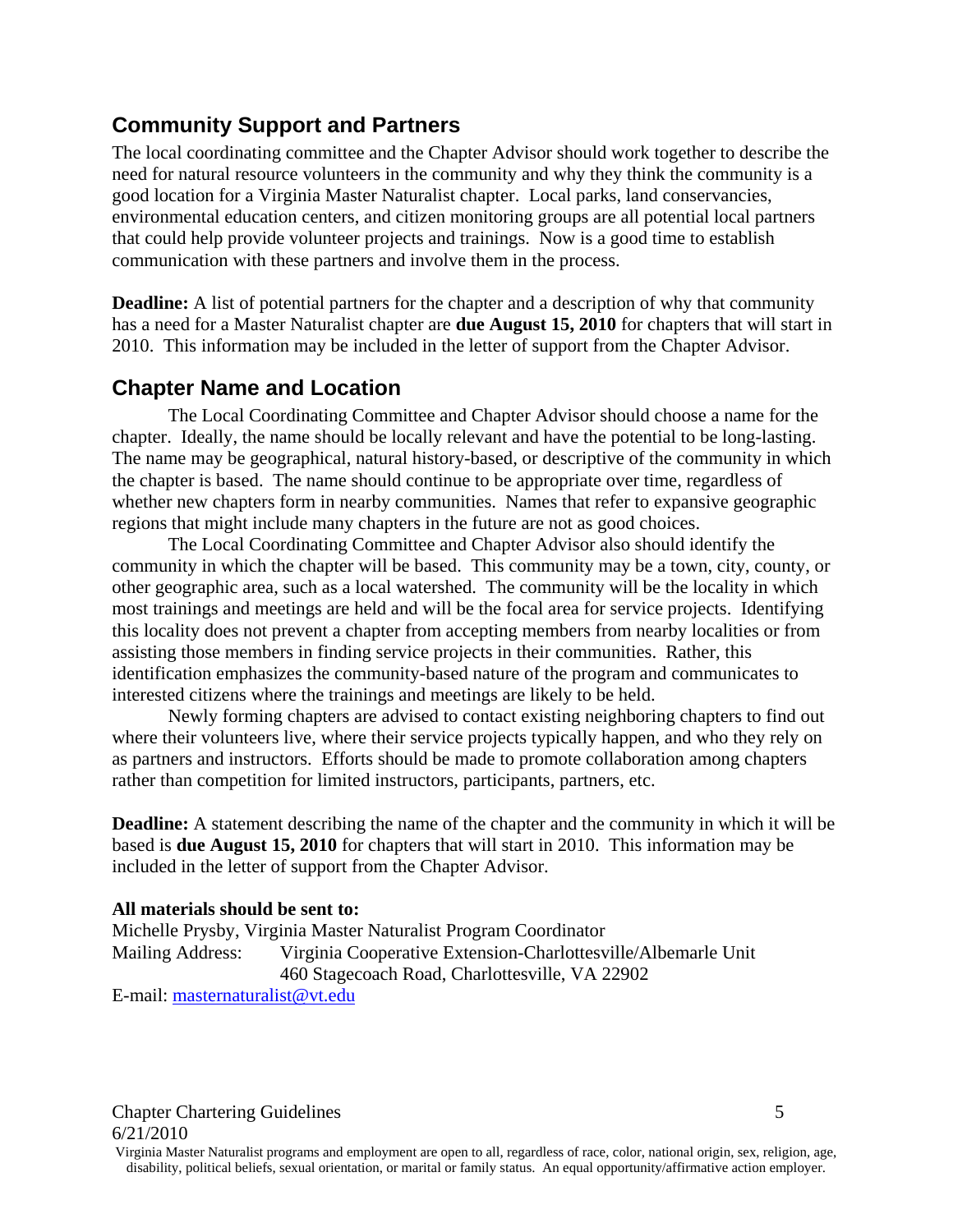### <span id="page-5-0"></span>**New Chapter Coordinators' Training**

We will be holding a one-day training to guide accepted new chapters through the chapter development process and answer any questions. We will communicate with accepted new chapters to determine a location and date for this training in Fall 2010.

Note: The list of Local Coordinating Committee members, the Chapter Advisor letter of support, the description of potential partners and community support, the chapter name and location, and the training workshop registrations may all be sent via e-mail. Hard copies of the volunteer enrollment forms should be mailed, as they are signed documents.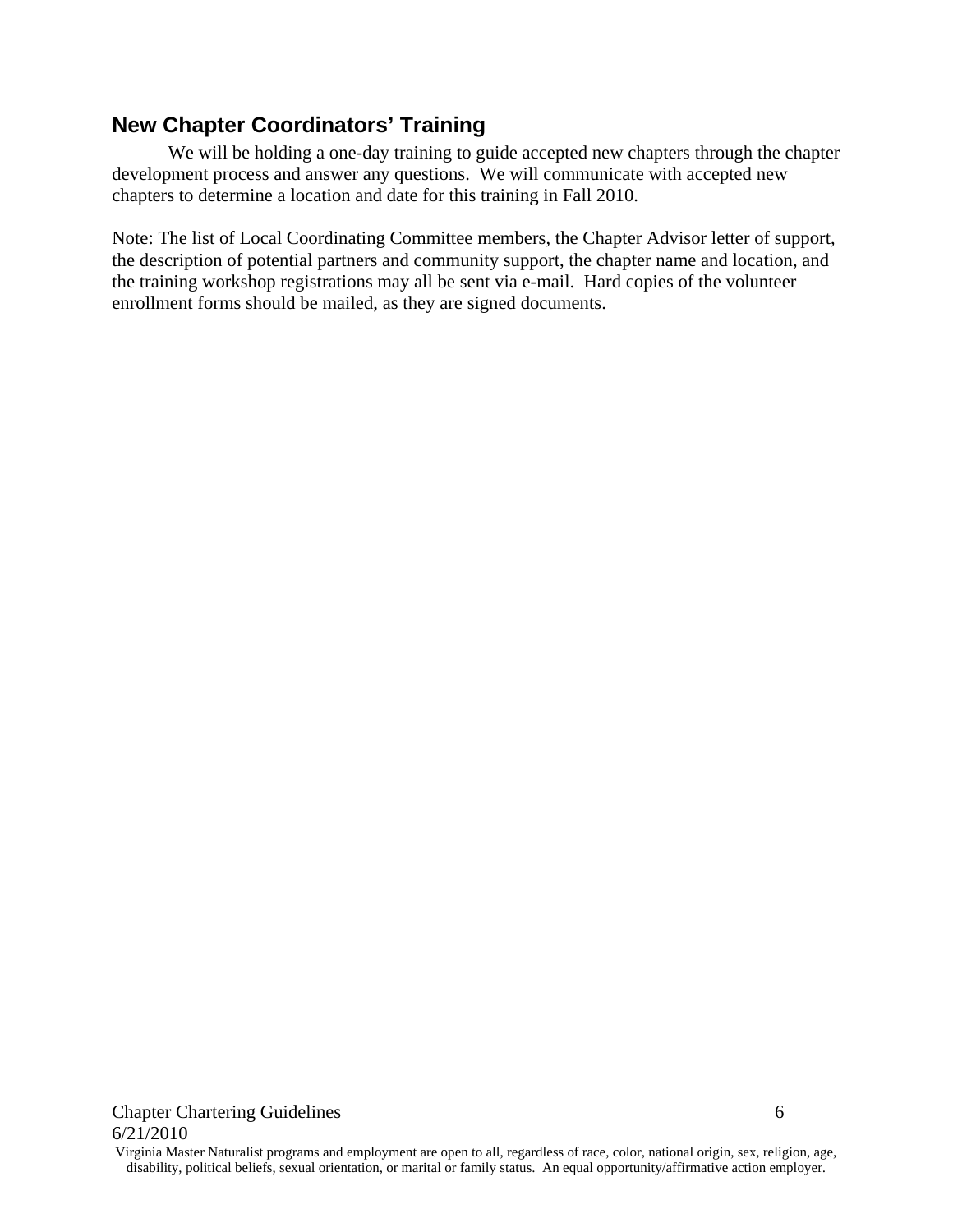# <span id="page-6-0"></span>**Chapter Chartering Process: Phase II Developing a Syllabus, Project Proposals, and By-laws**

The second phase of the chapter chartering process requires some significant work by the local coordinating committee. However, completing these elements by their respective deadlines will help the chapter run much more smoothly over the next 6-12 months. The Program Coordinator and Steering Committee are here to assist you in completing these tasks and to help ensure some consistency among chapters while still allowing for local control. We are not here to be overly judgmental. Remember, we want you to succeed!

# <span id="page-6-1"></span>**Suggested Timeline for New Chapters: From Phase I Approval to Chapter Chartering**

This timeline is written for chapters starting the Basic Training Course in March 2011. Chapters planning to hold their training courses earlier or later should adjust the timeline accordingly.

#### **Month 1, 2 (September-October 2010)**

- Chapter representatives receive New Chapter Coordinators' Training (either one-on-one with Program Coordinator or through 1-day training)
- Establish communication system for the Local Coordinating Committee, if needed
- Establish temporary sub-committees or leadership as needed (Training Committee/Lead, Service Project Committee/Lead, Membership Committee/Lead at minimum)
- Set general outline for Basic Training Course
- Establish relationships with partner organizations
- Send Program Coordinator general information about the chapter to post on the VMN Web site

#### **Month 3, 4 (November-December 2010)**

- Plan details of Basic Training Course-classroom and field trip locations, class dates and times
- Set draft syllabus and guest instructor list
- Establish budget and determine course fee
- Set up bank account and financial processes
- Establish recruitment, application, and screening processes
- Work with partner organizations to identify volunteer needs and develop project proposals

*By December 10, send Program Coordinator all Phase II materials (see Chapter Chartering Guidelines). The Steering Committee will review these materials and notify chapters of any suggested changes by early January.* 

#### **Month 5, 6 (January-February 2011)**

- Finalize course syllabus and details
- Application deadline, review applications and notify applicants of acceptance

#### **Chapter Chartering Guidelines** 7

6/21/2010

Virginia Master Naturalist programs and employment are open to all, regardless of race, color, national origin, sex, religion, age, disability, political beliefs, sexual orientation, or marital or family status. An equal opportunity/affirmative action employer.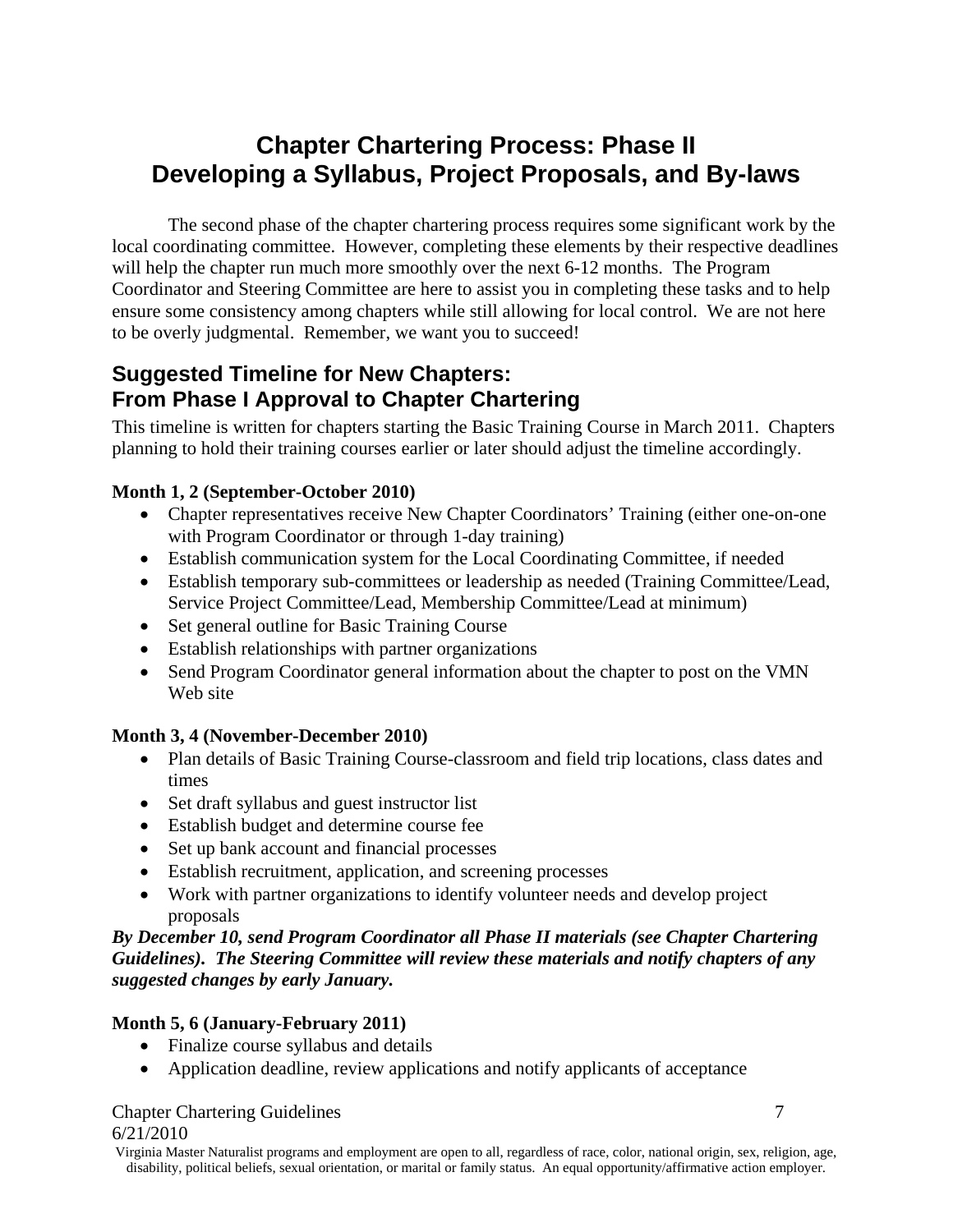- Collect course fees
- Notify wait-listed individuals as needed and establish final course roster
- Compile readings, handouts, and other course materials
- Begin preparing evaluation and assessment process and materials
- Send out confirmation letters to guest instructors
- Set up communication system for course participants
- Set up record keeping system
- Continue working with partner organizations to identify volunteer needs and develop project proposals
- Complete chapter annual report, due in mid-January 2010

#### **Months 7, 8, 9, 10 (March-June 2011)**

- Conduct Basic Training Course
- Identify volunteers to assist with hospitality for course (snacks, room set-up, etc.)
- Administer assessment
- Evaluate guest instructors and overall training course
- Send "thank yous" to guest instructors
- Conduct graduation; prepare and distribute course completion certificates
- Elect Board of Directors and officers
- Establish committees
- Establish by-laws
- Continue working with partner organizations to identify volunteer needs and develop project proposals
- Work with course participants to match them to approved service projects
- Establish and communicate plans for continued interaction with chapter members (regular chapter meetings, listserv or on-line group, etc.)

#### **Month 11 (July 2011)**

- Make sure that all membership and service project records are up-to-date
- Order nametags and certificates for any individuals who have completed all requirements for Master Naturalist certification
- De-brief and evaluate the training and other aspects of the local chapter among the Chapter Coordinating Committee and Board of Directors; begin planning for the next training course

*When the course has completed, send Program Coordinator all Phase III materials. The Program Coordinator will distribute chapter charter certificates.*

# <span id="page-7-0"></span>**Syllabus and Course Information**

**Purpose:** The basic training course is one of the first big responsibilities for the chapter. It will set the tone and expectations for the new chapter members. Although chapters will differ in their approach to the training, some consistency statewide will help ensure that all Virginia Master Naturalists have a basic set of skills and knowledge to bring to their volunteer service.

Virginia Master Naturalist programs and employment are open to all, regardless of race, color, national origin, sex, religion, age, disability, political beliefs, sexual orientation, or marital or family status. An equal opportunity/affirmative action employer.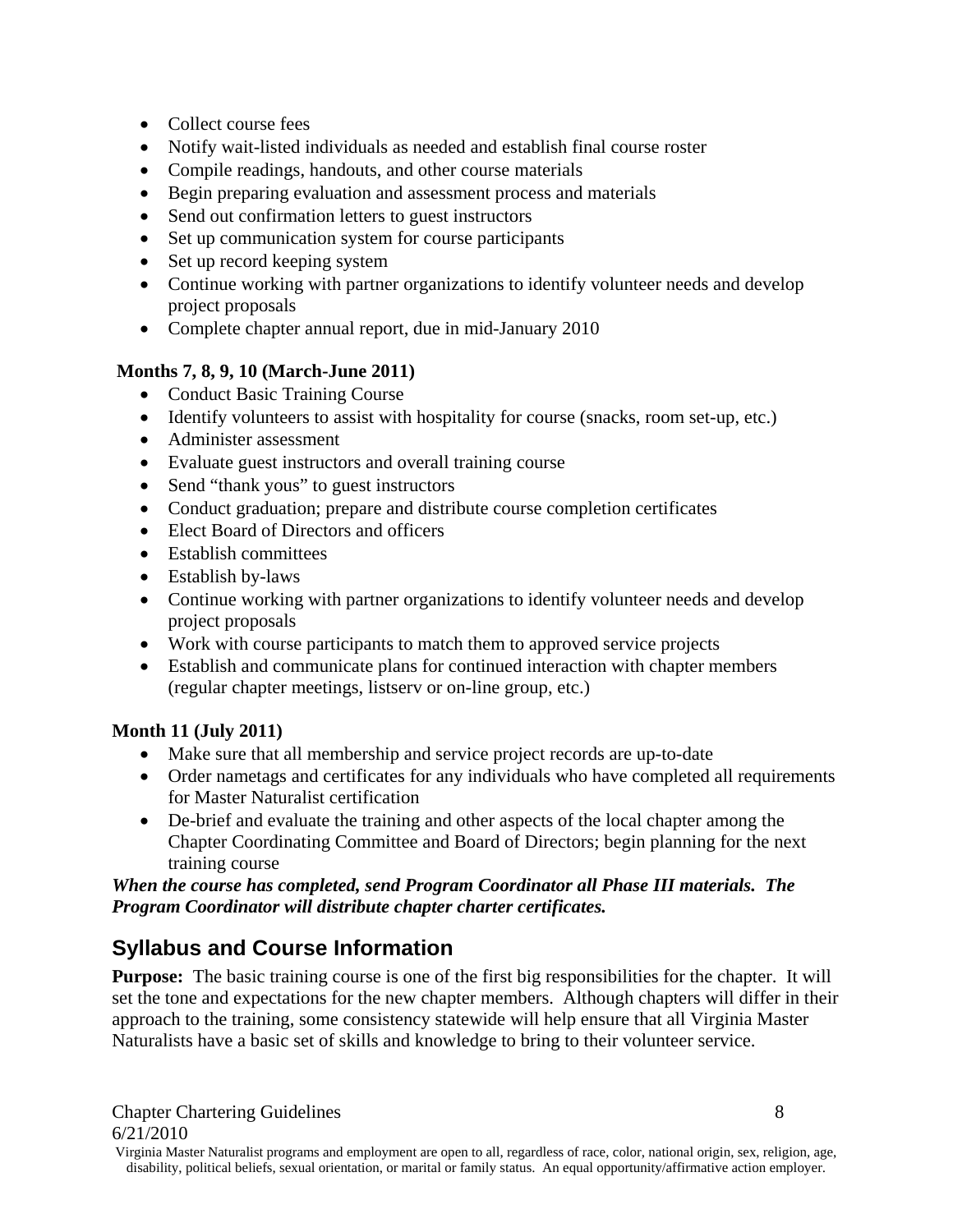**Deadline:** The syllabus and other information for your chapter's first training course should be submitted approximately **8-10 weeks prior to the start of the course, by the date specified by the State Program Coordinator**.

**Criteria:** The Steering Committee will be reviewing the syllabi to make sure that the core curriculum topics are covered. Will the trainees finish the course with the basic knowledge and skills that are a part of being a Virginia Master Naturalist? We will also be checking that at least 25% of the course time is spent in the field. Finally, we will be looking to see that the chapter has appropriate instructors for each topic. If you are having difficulties locating an instructor for a particular topic, please let us know and we will help you contact someone in your area. Please refer to the Virginia Master Naturalist Program Training Guidelines for detailed information on course objectives and sample syllabi.

Format: Please include the meeting dates and times for the course, the amount of the course fee with a short justification for that fee, and the process by which people may apply to take the course and join the chapter. If you have adapted the volunteer enrollment form for this purpose or created another questionnaire, please include it. List the topics that will be covered each session and the instructors (along with their affiliations) who will be teaching those topics. Include locations and topics for field trips. If you will have some on-going activities, such as reporting nature observations or field journaling, please describe those activities as well. We understand that this is a draft syllabus and that some things may change during the course.

# <span id="page-8-0"></span>**Project Proposals**

**Purpose:** It is important to demonstrate that there is an established need for Virginia Master Naturalist volunteers in your community. Some participants will want to start their volunteer hours soon after starting the training course, so it will help the chapter to have some projects already in place. Also, knowing the volunteer needs of the community will assist chapters when screening and selecting participants for the training course.

**Deadline:** Potential volunteer project information is due at the same time as the course syllabus, **8-10 weeks prior to the start of the course, by the date specified by the State Program Coordinator**.

**Format:** If your chapter has developed your own project proposal form, please include copies of that form filled out for each potential project. Alternatively, there is a template for a project proposal form available on the Web site, and you may adapt it as needed.

**Criteria:** There is no requirement for the number of projects, but you should keep in mind the range of interests and abilities the volunteers will have. The Steering Committee will be looking for projects that fall into each of the three categories (education/outreach, citizen science, and stewardship). We will be evaluating the proposals to determine whether they fit the program's mission. It will not be necessary for chapters to submit all proposals for future projects to the Steering Committee, but we would like to see some examples so that we may help any chapters that are unsure of appropriate projects and partners.

Virginia Master Naturalist programs and employment are open to all, regardless of race, color, national origin, sex, religion, age, disability, political beliefs, sexual orientation, or marital or family status. An equal opportunity/affirmative action employer.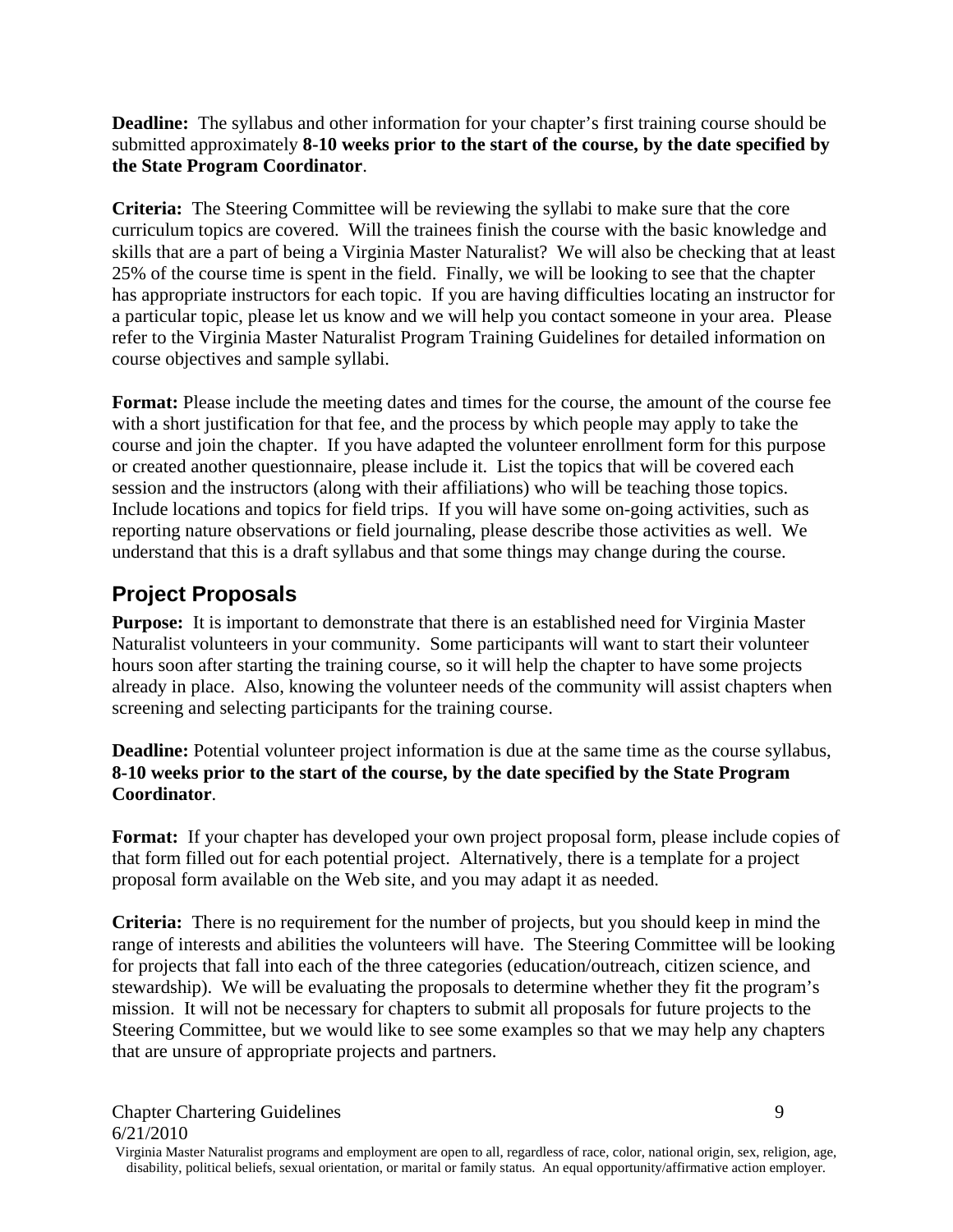Our state parks, wildlife management areas, natural area preserves, and forests are all in need of volunteers for projects ranging from trail building and maintenance to environmental education and interpretive programming to monitoring and species inventories. Virginia Cooperative Extension has a need for more leaders of environmental and naturalist clubs for 4H youth. Please keep these possibilities in mind as you are planning projects. You can link to each of the sponsoring agencies' sites from the Virginia Master Naturalist Web site to find out more about the state lands and programs near you. A list of some of the volunteer needs of the sponsoring agencies is posted on the Virginia Master Naturalist Web site as well.

### <span id="page-9-0"></span>**Web Site Information**

**Purpose:** We would like to help you publicize your chapter and to provide information to the many people who contact us to find out about where and when trainings will be held. The Virginia Master Naturalist Web site is getting many visitors (more than 800 visitors per month and increasing each month) and we would like it to be a "one-stop shop" for information about the program.

**Deadlines:** If possible, please send us this information when you send your syllabus, or earlier.

**Format:** Send text for any information that you would like to share with the public about your chapter. We will pull the training schedule from your syllabus and post it on the Web-based statewide calendar. We will also include any information you have on how to enroll. If you like, we will post your application form, or we will simply tell visitors to contact your contact person (currently listed on the Chapters page of the site) for more information. Pictures of natural areas or representative species or ecosystems in your community would be a nice addition as well, if you have digital images. Images that can be part of the public domain and do not require copyright permission are preferred.

**Criteria:** None. For now, we will maintain a Web page for your chapter on the program Web site. As your chapter grows, you may choose to develop your own Web site, but we can provide a basic one for you temporarily.

#### **All materials should be sent to:**

Michelle Prysby, Virginia Master Naturalist Program Coordinator Mailing Address: Virginia Cooperative Extension-Charlottesville/Albemarle Unit 460 Stagecoach Road, Charlottesville, VA 22902 E-mail: [masternaturalist@vt.edu](mailto:masternaturalist@vt.edu)

Note: Electronic versions are preferable.

Virginia Master Naturalist programs and employment are open to all, regardless of race, color, national origin, sex, religion, age, disability, political beliefs, sexual orientation, or marital or family status. An equal opportunity/affirmative action employer.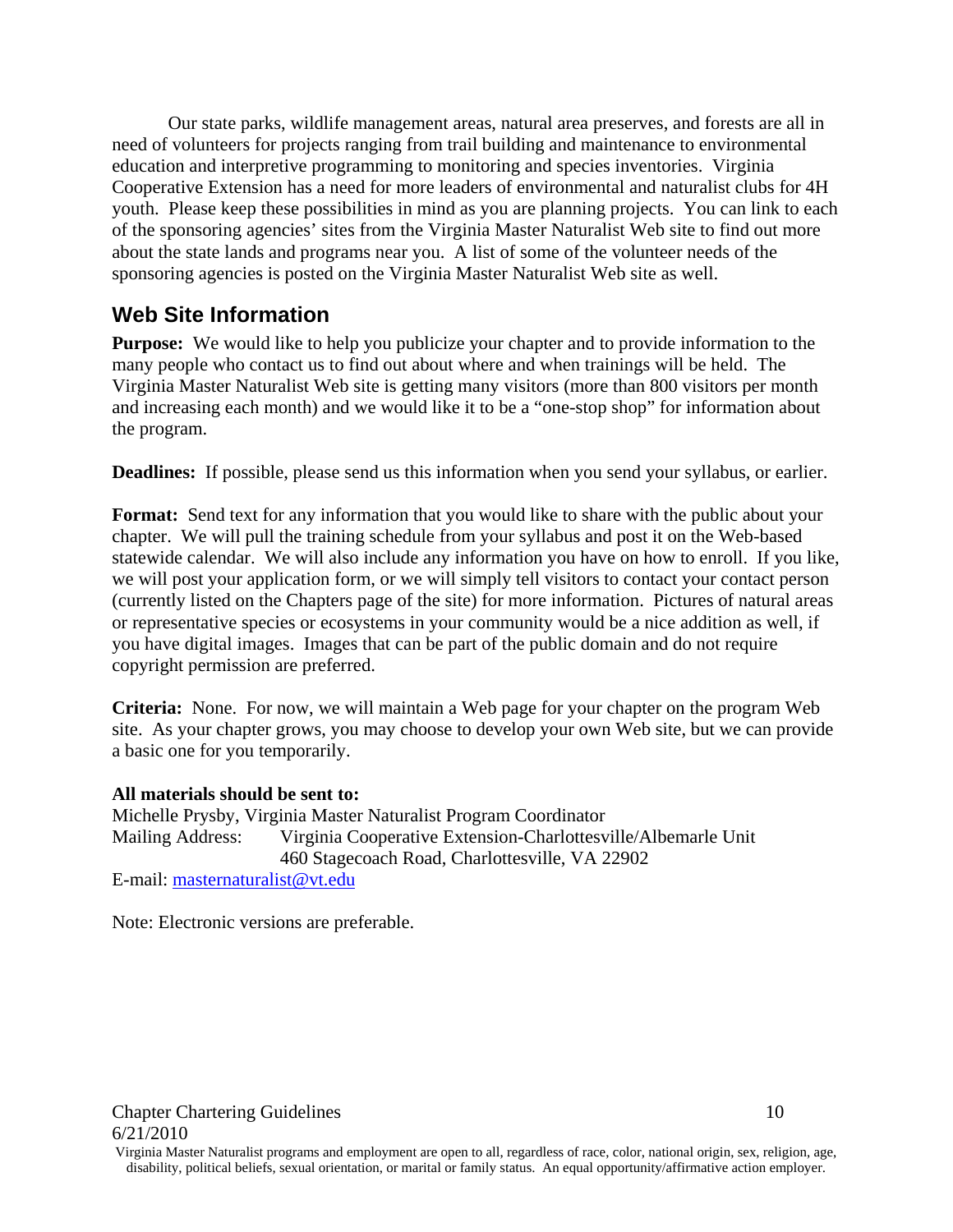# **Chapter Chartering Process: Phase III Completing the Process**

<span id="page-10-0"></span>After approval of the items submitted for Phase II, the chapter is ready to hold its first training. A minimum of 10 people must graduate from the training for the chapter to receive its charter. Near the end of the training, the chapter should establish by-laws and elect officers according to the by-laws and Operating Handbook. At this point, the role of the Local Coordinating Committee ends and the newly elected Board of Directors takes over leadership of the chapter.

## <span id="page-10-1"></span>**By-laws and Operating Handbook**

Purpose: The by-laws are the rules under which your chapter operates. The Operating Handbook details the roles of chapter officers, committees, and Board members. In order to ensure that chapters are operating fairly and effectively, it is important to have some consistency among chapters while still allowing chapters to make their own decisions about dues, meetings, and the like.

**Deadline:** The deadline for sending in the chapter by-laws is **within one month of the completion of the training course**. Chapters may prefer to establish the by-laws part-way through the training course so that the by-laws procedures can be followed when holding elections.

**Criteria:** There is a template for the by-laws on the Web site that indicates the decisions that need to be made. The decisions include how much the when and how often the chapter membership will meet, when and how often the chapter's Board of Directors will meet, and any limitations the chapter will have on the number of administrative hours that may count towards the required 40 hours of service. The by-laws also states when dues must be paid by chapter members, so you should make decisions about how much dues will be.

A template for the Operating Handbook is also available on the Web site. Chapters should tailor this document as needed to reflect the job descriptions for the officers, committee chairs, and other Board members.

**Format:** You may send the chapter by-laws as a MS Word or PDF, following the template provided on the Web. Be sure to update the date in the footer to indicate when your chapter coordinating committee approved the by-laws.

### <span id="page-10-2"></span>**Board of Directors**

**Purpose:** The Board of Directors takes over the governance of the chapter when the Local Coordinating Committee's job is complete. The Board should be elected by the chapter. The Board should include officers, committee chairs, and other members as specified in the Chapter Operating Handbook.

Virginia Master Naturalist programs and employment are open to all, regardless of race, color, national origin, sex, religion, age, disability, political beliefs, sexual orientation, or marital or family status. An equal opportunity/affirmative action employer.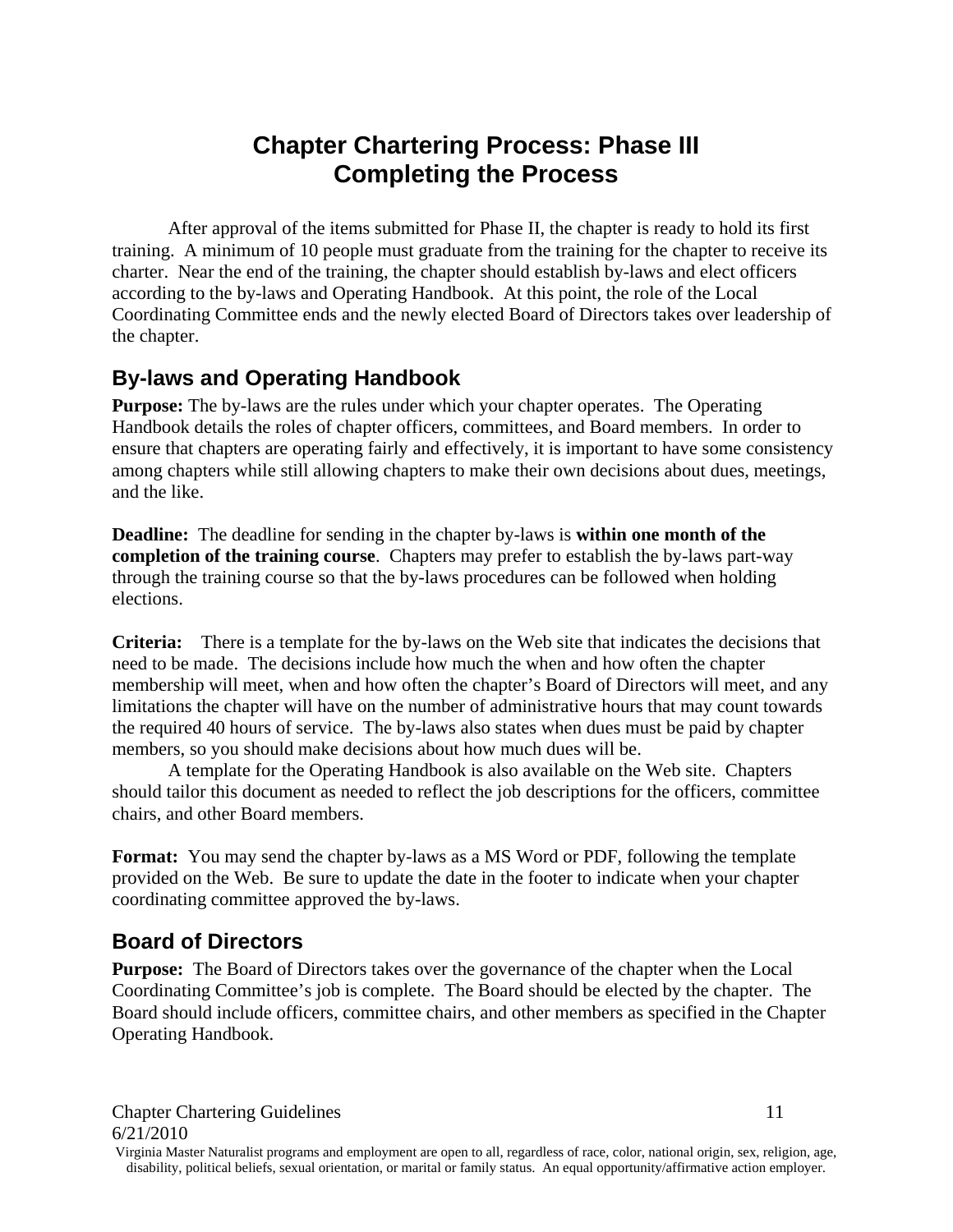**Deadline:** The deadline for sending in the Board of Directors information is **within one month of the completion of the training course.**

**Criteria:** The Program Coordinator needs the names, roles (e.g. officers, committee chairs, etc.), and complete contact information for all Board members.

**Chapter Chartering Guidelines** 12 6/21/2010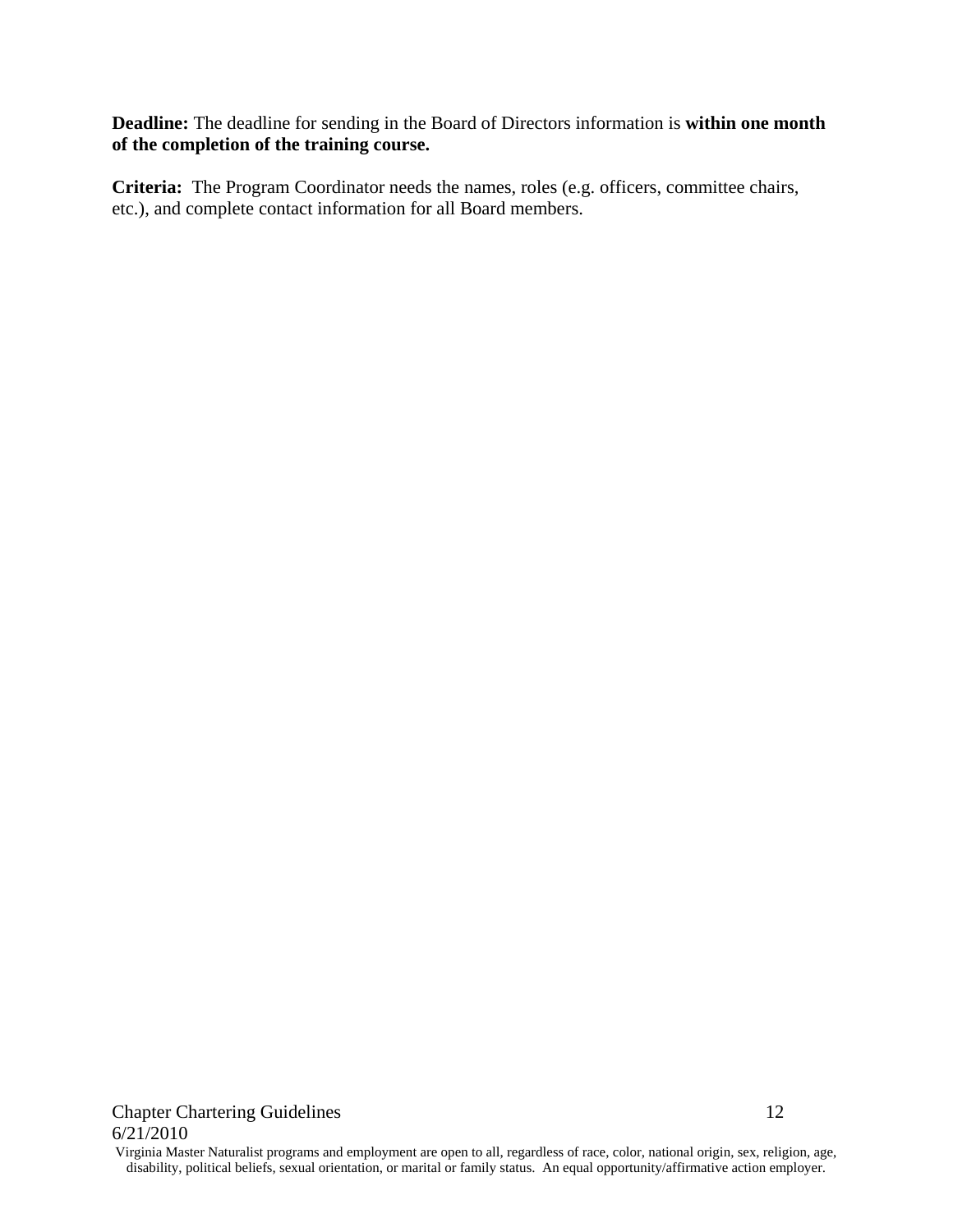# **Guidelines for the Rescission of Chapters**

<span id="page-12-0"></span>There are several scenarios under which a chapter can be dissolved or revoked. (1) A chapter may, for untold reasons, lose the interest of its members. (2) None or only a few members are meeting the annual requirements. This type of chapter is not meeting the goals and objectives of the Virginia Master Naturalist Program. (3) A chapter charter may also be revoked if that chapter does not comply with Virginia Master Naturalist Program policies or overtly disregards the guidelines and policies. For the overall health and welfare of the program these issues must be addressed and resolved.

### <span id="page-12-1"></span>**Rescission Process**

1. A chapter may self-dissolve by a 2/3 vote of its legitimate active members present and voting at a regular chapter meeting or special meeting where all members have been appropriately notified. A letter must be submitted to the State Committee stating the results of the vote and why the chapter chooses to dissolve.

2. If a chapter fails to comply with guidelines and policies as set forth by the State Steering Committee, then a letter of warning will be issued. The chapter will have six months from the date of the warning letter to amend its actions and begin complying with guidelines and policies. If the chapter does not conform at the end of the six-month probation period then its charter shall be revoked.

3. The Virginia Master Naturalist Executive Committee reserves the right to revoke the charter of any chapter that overtly contravenes the Program's guidelines and policies.

## <span id="page-12-2"></span>**Chapter Records and Assets**

When a chapter is dissolved, its records should be transferred to the State Steering Committee. The disposition of any remaining assets (funds, items of value, or property) will be determined either by the chapter's legal documents or by the State Steering Committee.

Virginia Master Naturalist programs and employment are open to all, regardless of race, color, national origin, sex, religion, age, disability, political beliefs, sexual orientation, or marital or family status. An equal opportunity/affirmative action employer.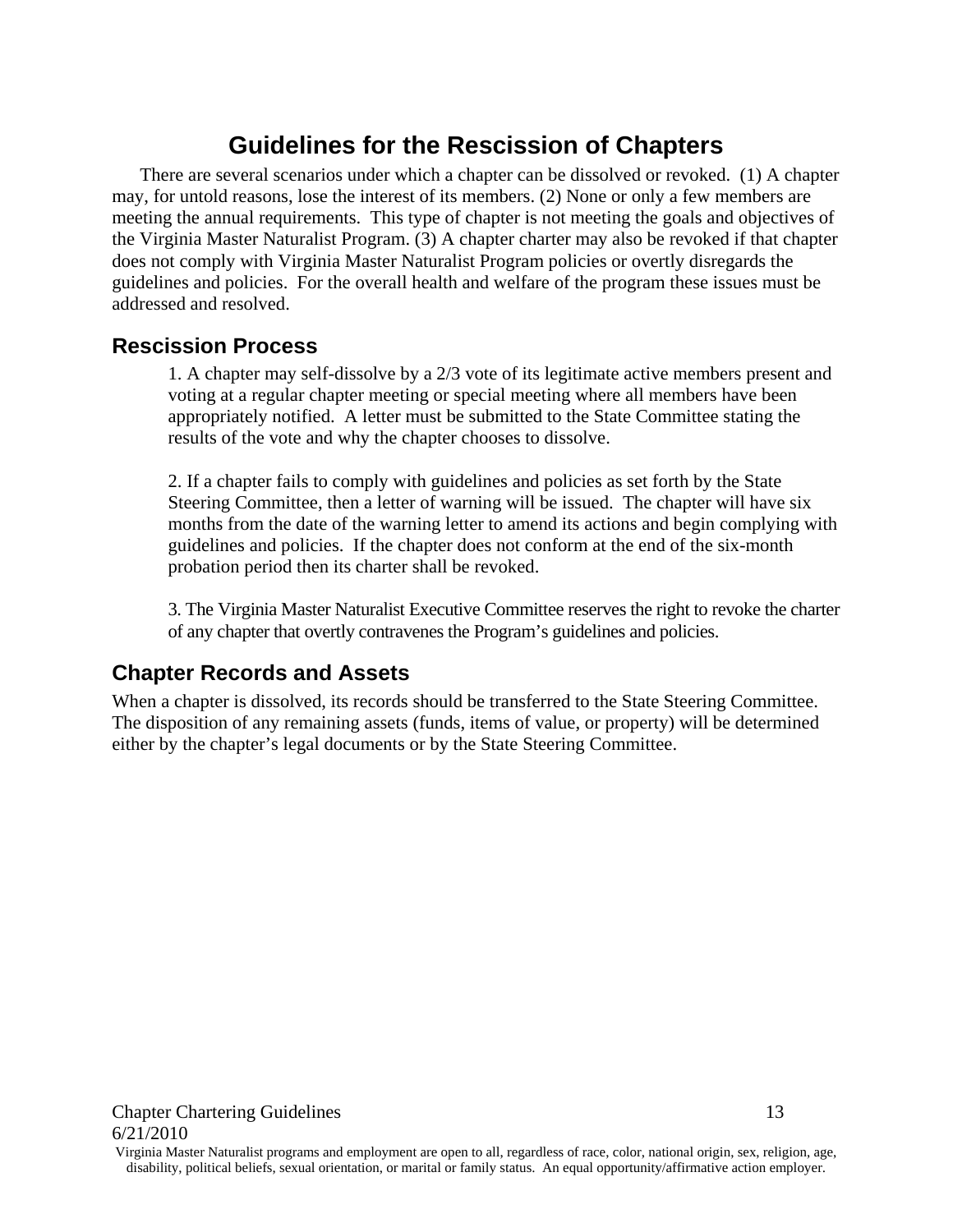# <span id="page-13-0"></span>**Appendix I: Local Coordinating Committee Job Description**

Place of Work: Home and meeting locations in the community as determined by the Local Coordinating Committee.

**Goal:** The Local Coordinating Committee builds the chapter and guides it through its beginning stages to complete requirements for chartering. The committee plans and conducts the first basic volunteer training course for the chapter and works with partner organizations to develop volunteer service projects.

**Qualifications:** Local Coordinating Committee members should have enthusiasm about the Virginia Master Naturalist program and a strong desire to see the program succeed in their community. They should possess good organizational and communication skills. Some knowledge of natural resources and of potential partners and partner organizations in the community is helpful.

**Duties:** As a committee and with help from the Chapter Advisor, determine the chapter's name and the community in which it will be based. Plan the first training course by developing a syllabus and reading list, scheduling instructors, and determining logistics such as a location for the course. Develop an initial set of volunteer service projects by working with partner organizations in the community, such as parks, schools, non-profits, and state agencies. Develop and execute procedures for recruiting and communicating with chapter members. Keep the chapter's initial records on chapter members, training hours, and volunteer hours. Handle course fees and chapter funds using standard bookkeeping practices. These duties may be divided among the Local Coordinating Committee members. Two Local Coordinating Committee members must attend the New Chapter Coordinators Training presented by the statewide Steering Committee. The state Steering Committee and the state Program Coordinator will provide resources such as sample syllabi, potential readings, and ideas for service projects.

**Time Required:** The Local Coordinating Committee's responsibilities begin when the committee is formed and end when the chapter has completed its first volunteer training course and elected a Board of Directors to continue the leadership of the chapter. This process generally lasts 9 to 15 months. After that time, some Local Coordinating Committee members may choose to run for and participate in the chapter's Board of Directors.

**Benefits:** The Local Coordinating Committee leads the effort to establish the Virginia Master Naturalist program in a new community and has the opportunity to set the tone and direction of that chapter. Committee members develop leadership, management, and communication skills. They network with staff of state agencies and partner organizations involved in the conservation and management of natural resources in the community. When a chapter has more qualified applicants for a training course than available spaces, Local Coordinating Committee members receive high priority for that training, as they are deeply involved in growing the chapter.

Virginia Master Naturalist programs and employment are open to all, regardless of race, color, national origin, sex, religion, age, disability, political beliefs, sexual orientation, or marital or family status. An equal opportunity/affirmative action employer.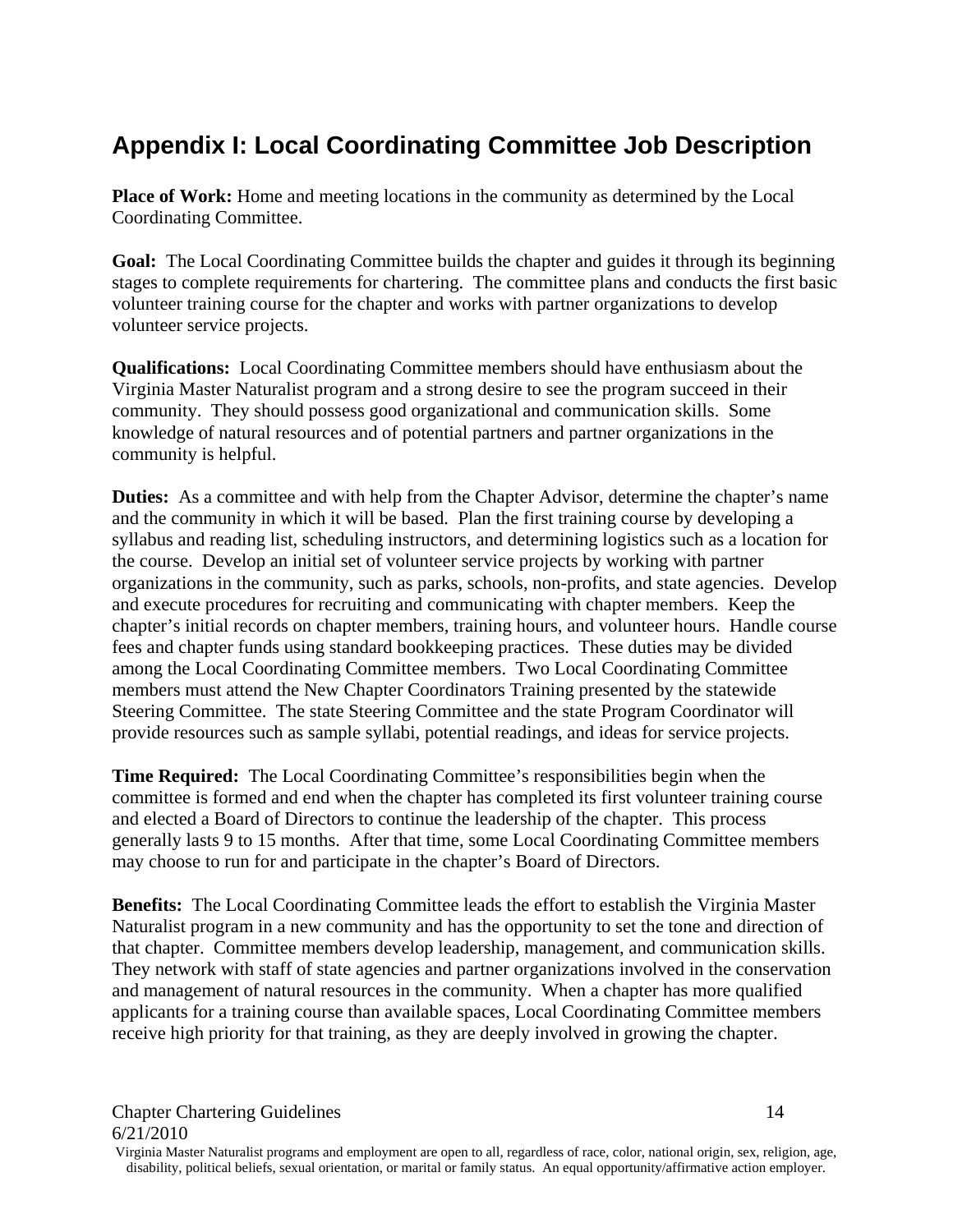**Supporting Resources:** The Chapter Advisor will assist the Local Coordinating Committee in its tasks and decision making. The state Steering Committee will provide in-depth training on the program and how to coordinate a chapter for two committee members, who can then share what they have learned with the rest of the committee. Written resources, including the Virginia Master Naturalist Program Volunteer Policy Handbook, will be provided at the training and are always available on the Web at [http://www.virginiamasternaturalist.org.](http://www.virginiamasternaturalist.org/)

**Impact and Reporting Procedures:** The Local Coordinating Committee is responsible for regularly communicating with the state Program Coordinator to ensure the chapter development process is going smoothly and according to program and agency policies. The committee must meet several important deadlines over the course of the chapter's development. These include (1) submitting for review by the Steering Committee the Local Coordinating Committee roster and volunteer enrollment forms, the chapter name, and the chapter's base location, (2) submitting for review by the Steering Committee a draft syllabus and other details regarding the training course, plans for volunteer service projects, and chapter by-laws, and (3) submitting records showing the completion of the first training course and contact information for elected Board of Directors so that the chapter may receive its charter.

The committee also must keep records on chapter membership, attendance, and service hours and be able to report that information when requested by the Program Coordinator.

**Advisor/Supervisor:** The Chapter Advisor advises the Local Coordinating Committee. The Program Coordinator and Steering Committee provide additional support and supervision.

Virginia Master Naturalist programs and employment are open to all, regardless of race, color, national origin, sex, religion, age, disability, political beliefs, sexual orientation, or marital or family status. An equal opportunity/affirmative action employer.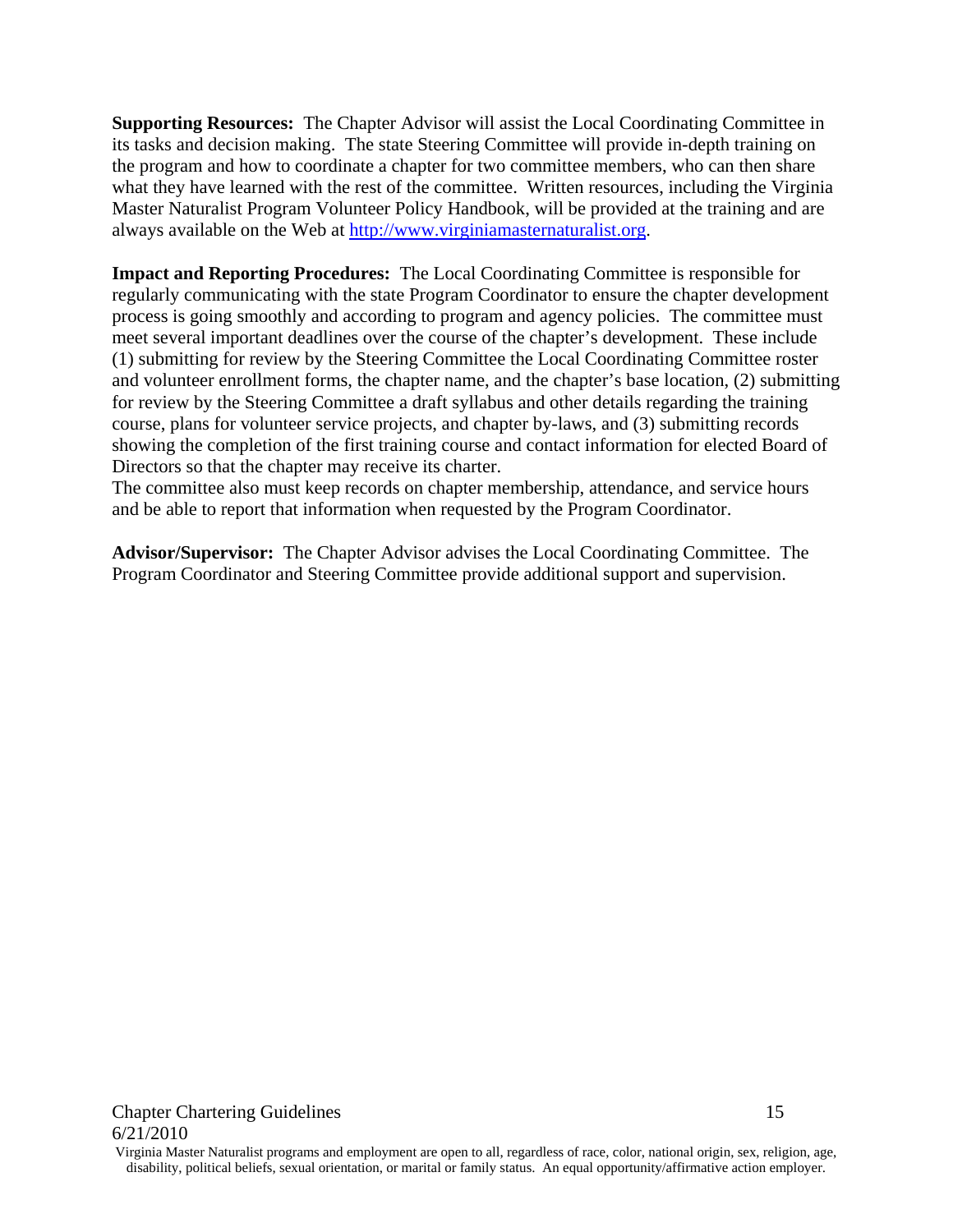# **Appendix II: Chapter Advisor Job Description**

#### <span id="page-15-0"></span>**Responsibilities:**

- 1. Attend initial Local Chapter Coordinators' training along with other designated members of Local Coordinating Committee.
- 2. Facilitate the Chapter Coordinating Committee by delegating roles and tasks.
- 3. Assist the Local Coordinating Committee by helping to find and secure instructors for the first basic training course. Teach at least one class that falls within his/her expertise.
- 4. Communicate with his/her own agency and other partnering organizations in the community.
- 5. Serve as an ex-officio member of the chapter's Board of Directors, attend all scheduled Board meetings, participate in e-mail discussions, and provide counsel and advice when needed.
- 6. Ensure that the officers of the organization understand the expectations of their roles and responsibilities.
- 7. Serve as an "umpire" regarding program rules.
- 8. Stay in communication with the Program Coordinator and pass along relevant information to the rest of the chapter.
- 9. Assist the Program Coordinator and State Steering Committee when called upon to implement regulations or policies.
- 10. Attend chapter membership meetings (typically monthly or bi-monthly) as often as possible.
- 11. Stay aware of the chapter's financial status via review of financial statements.

The advisor should not be the manager of the chapter business or activities. He or she should facilitate opportunities for VMN volunteers to exercise their own initiative and judgment when coordinating chapter business, events, and activities. He or she is to be a chapter supporter and available to advise, recommend, inform and notify the chapter and/or its members on and of appropriate and professional matters. The Chapter-Advisor(s) relationship is not a one-way street, in that the Chapter and its leaders also have responsibilities. These responsibilities include an appropriate level of communication, providing opportunities for advisor interaction and a commitment to the success of the organization as a whole.

#### **Requirements:**

- 1. Be familiar with the goals, activities and mission of the organization and local Chapter.
- 2. Be aware of the Virginia Master Naturalist State policies and guidelines and other agency or organization guidelines that establish expectations for volunteer requirements, behavior and activities. Ensure that the group and its officers know where these policies and guidelines are published, what rules are, why they exist, and the consequences for choosing to operate outside their parameters. Report violations or potential violations to the State Program Coordinator.
- 3. Maintain enthusiasm for the Virginia Master Naturalist program and a strong desire to see the program succeed in the community.
- 4. Exercise good organizational and communication skills.

#### Chapter Chartering Guidelines 16

#### 6/21/2010

Virginia Master Naturalist programs and employment are open to all, regardless of race, color, national origin, sex, religion, age, disability, political beliefs, sexual orientation, or marital or family status. An equal opportunity/affirmative action employer.